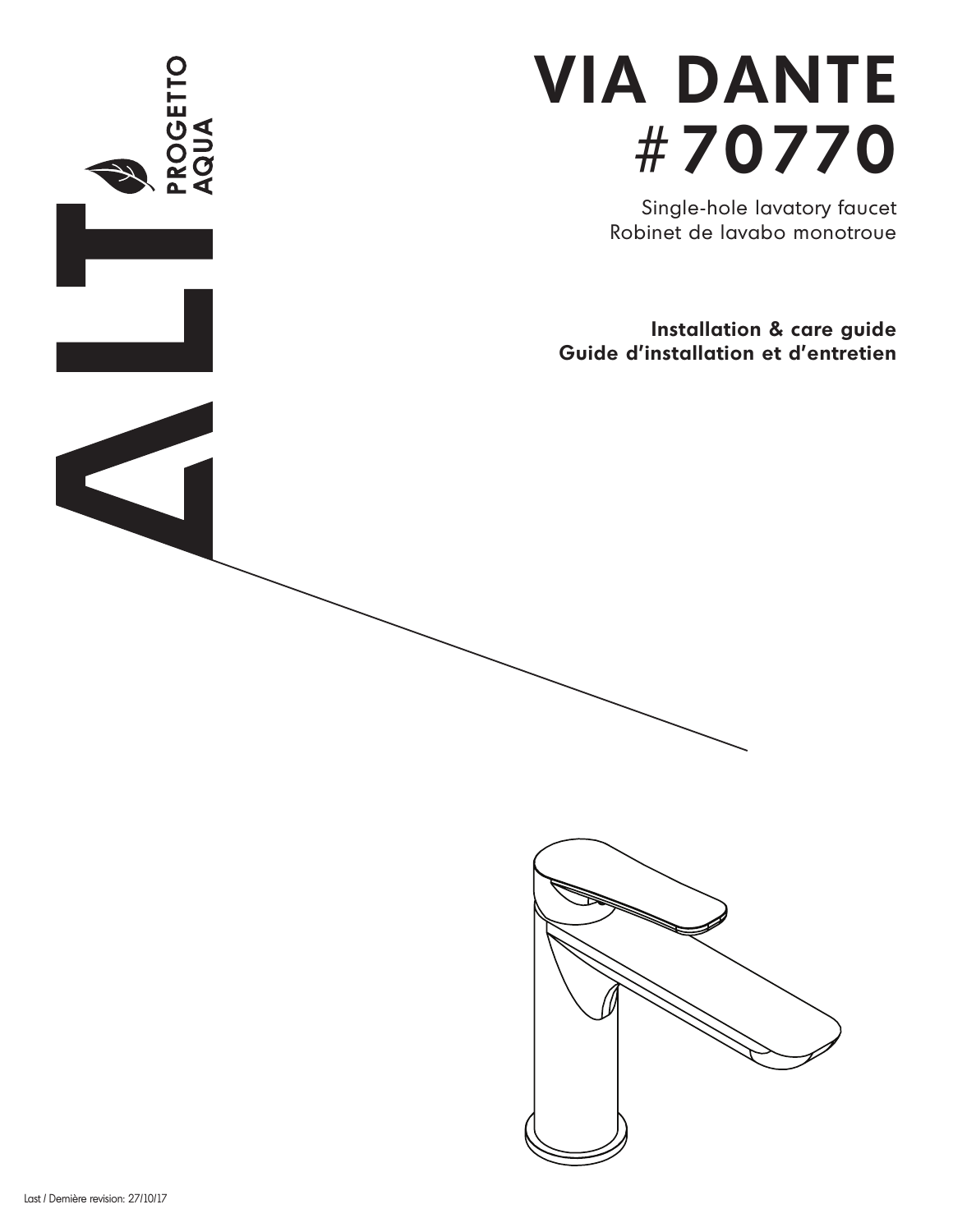# **CONGRATULATIONS FÉLICITATIONS**

# Congratulations on the purchase of your Alt product

By purchasing an Alt product, you are taking part in the global movement for better living. We take pride in manufacturing drinking water faucets that are certified Lead-Free. Also, nearly all of our faucets exceed industry standards in water conservation. We've equipped them with efficient ecological aerators that reduce water consumption by at least 20% without giving up performance. Let's protect our most precious natural resource for generations to come.

We recommend the installation of this product to be done by a licensed plumber. Please take a moment to read the following instructions and keep this document for future reference.

We hope this product will provide you with many years of trouble-free enjoyment.

For any customer service and/or technical inquiries regarding Alt products, please contact AD WATERS, exclusive distributor of ALT products across North America (Canada and USA). **www.ad-waters.com**

**www.alt-aqua.com**

# Félicitations pour l'achat de votre produit Alt

En achetant un produit Alt, vous prenez part au mouvement global pour le mieux-vivre. Nous sommes fiers de fabriquer des robinets d'eau potable qui sont tous certifiés Sans Plomb. De plus, la plupart de nos robinets surpassent les normes de l'industrie en matière de préservation d'eau. Ils sont tous dotés d'aérateurs écologiques qui réduisent d'au moins 20% la consommation d'eau, et ceci sans perte de performance. Veillons à cette ressource naturelle pour nos générations futures.

Nous recommandons l'installation de ce produit par un plombier accrédité. SVP prendre le temps de bien lire ce manuel d'installation avant de débuter. Garder ce manuel en référence pour usage futur.

Nous espérons que ce produit vous procurera des années d'agréable usage.

Pour toute demande concernant les produits Alt (techniques, service après-vente), veuillez contacter AD WATERS, distributeur officiel des produits ALT à travers le Canada et les États-Unis. **www.ad-waters.com**

**www.alt-aqua.com**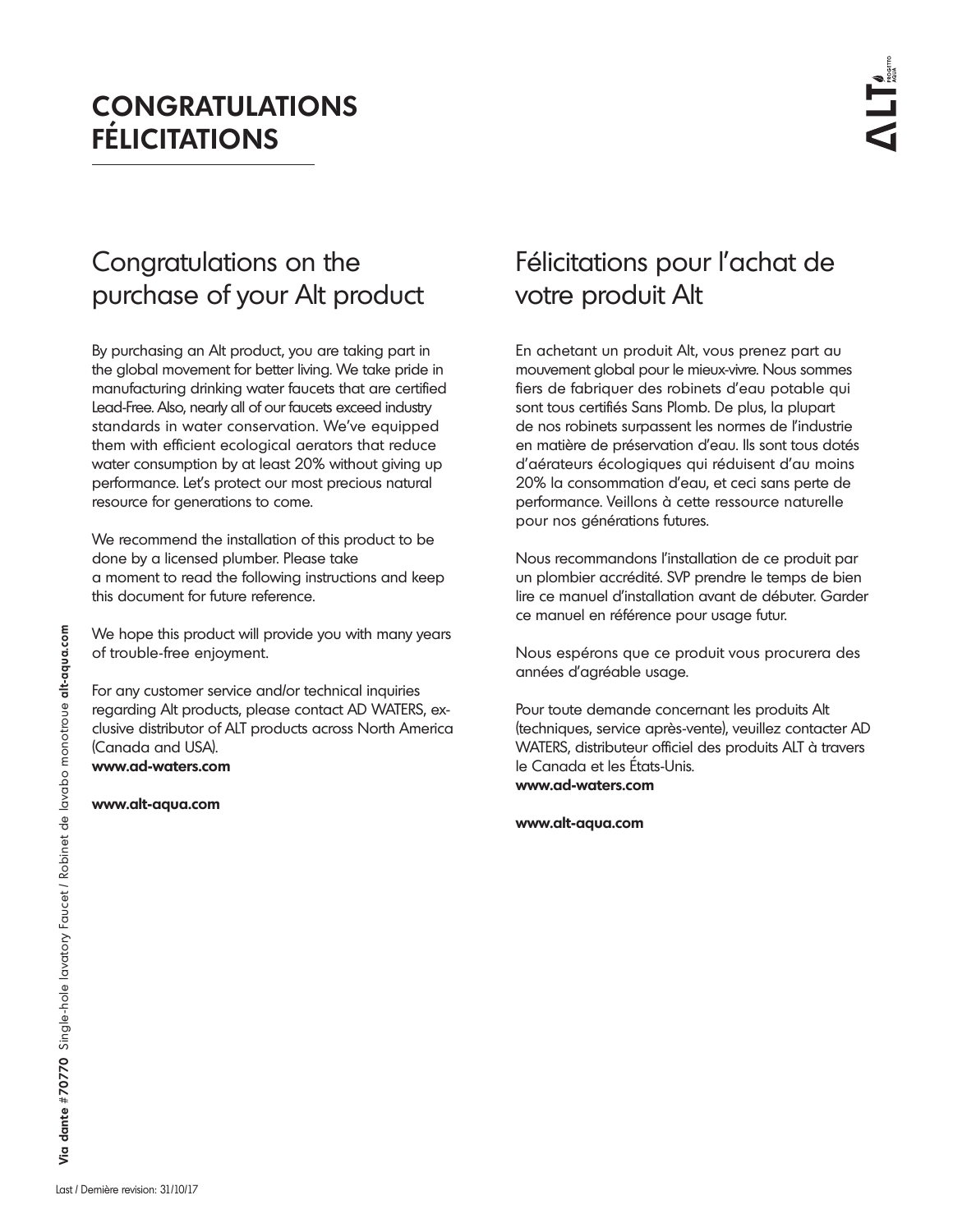## **FAUCET COMPONENTS COMPOSANTES DU ROBINET**



### SPECS AT LARGE / SHÉMA DES PIÈCES

- **1 ALT7-707-81-01:** handle / poignée
- **2 ALT7-709-00-01:** Set screw/ Vis de retenue
- **3 ALT7-077-06-00:** Cartridge/ Cartouche
- **4 ALT7-707-10-01:** Aerator/ Aérateur
- **5 ALT7-707-23-00:** Tie down kit for spout/ Kit d'assemblage pour bec
- **6 ALT7-707-92-00:** hot water supply hose / flexible d'eau chaude
- **7 ALT7-707-63-00:** cold water supply hose / flexible d'eau froide
- **8 ALT7-10-799-01-:** press pop-up drain / drain pop-up à pression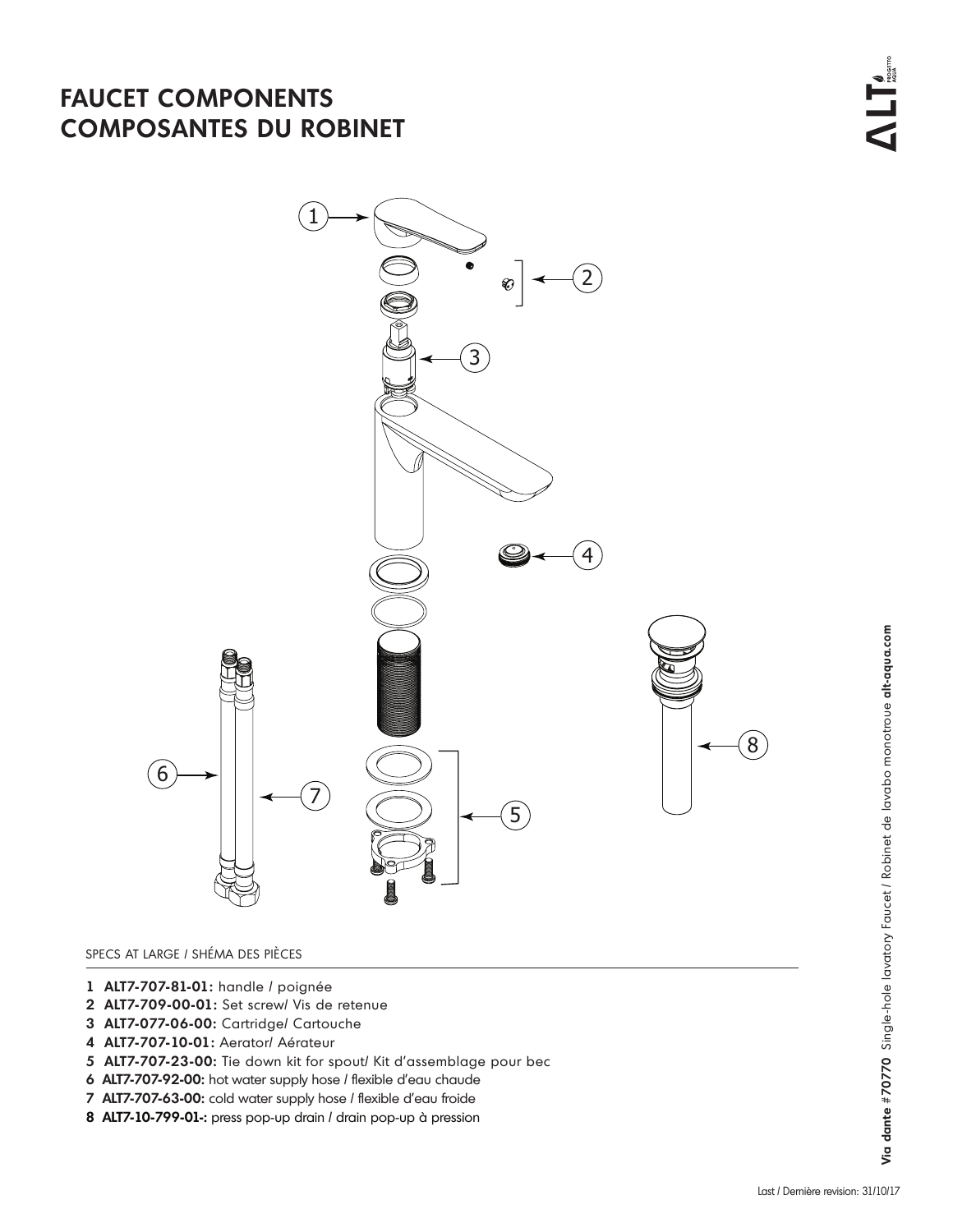# **BEFORE YOU START AVANT DE COMMENCER**

 $\mathcal{I}\mathbf{\underline{1}}$  CAUTION: FOR BEST RESULTS, WE STRONGLY RECOMMEND THE INSTALLATION OF THIS FAUCET BE DONE BY A LICENSED PLUMBER.

**IN** CAUTION: MAKE SURE TO PROPERLY FLUSH THE HOT AND COLD WATER SUPPLY LINES BEFORE INSTAL-LATION.

 MISE EN GARDE: POUR OBTENIR UN RÉSULTAT OPTIMAL, NOUS RECOMMANDONS FORTEMENT QUE L'INSTALLATION DE CE ROBINET SOIT FAITE PAR UN PLOMBIER ACCRÉDITÉ.



 $\sum$  mise en garde: assurez-vous de bien PURGER LES CONDUITS D'ALIMENTATION D'EAU CHAUDE & FROIDE AVANT L'INSTALLATION.

Outils requis

Required tools

- Adjustable wrench

- Phillips screwdriver

- Clé à molette - Tournevis à tête Phillips

# **GENERAL DIMENSIONS DIMENSIONS GÉNÉRALES**



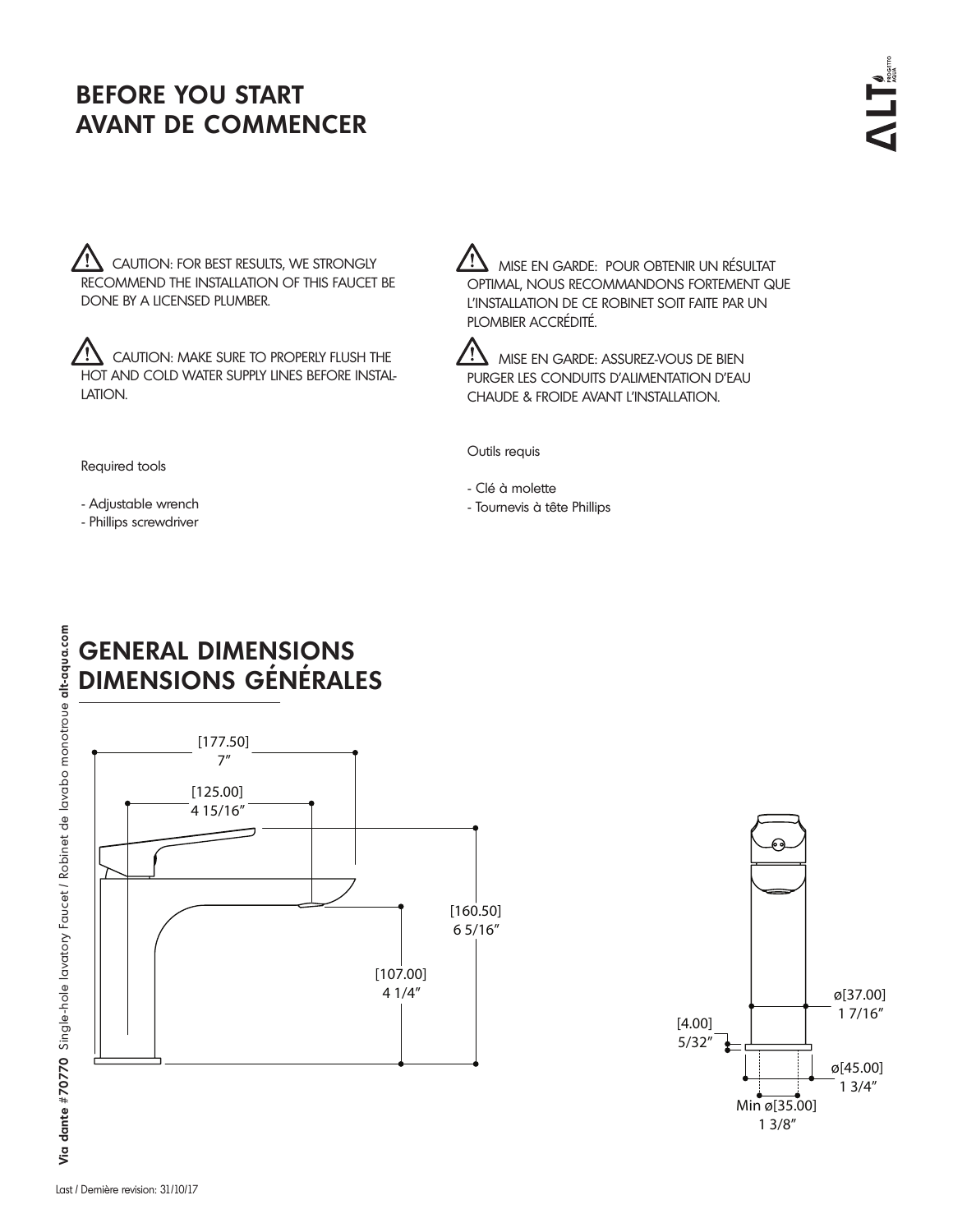## **INSTALLATION**

### **1. Prepare the faucet**

We recommend drilling a 1 3/8" diameter hole.

Place the rubber ring (2) against the faucet body and insert the faucet (1) into the hole of the basin or countertop as shown (Fig. 1).

### **Préparer le robinet**

 Nous recommandons de perçer un trou de 1 3/8" de diamètre.

Placez la bague en caoutchouc (2) contre le bec. Insérer le robinet (1) dans le trou du lavabo ou du comptoir tel qu'illustré (Fig. 1).



### **2. Install the faucet**

Insert the rubber then the metal retainer rings (1, 2) to the rods. Screw the metal nut (3) and secure the faucet with the screws. Connect the hot and cold hoses (4&5) to the water supply.

### **Installation du robinet**

Insérer les anneaux de retenue et l'anneau métalique en dessous (1, 2) sur le manchon fileté.Visser l'écrou de métal (3) puis fixer le robinet avec les vis. Connecter les tuyaux d'eau chaude et froide (4) à l'alimentation d'eau.

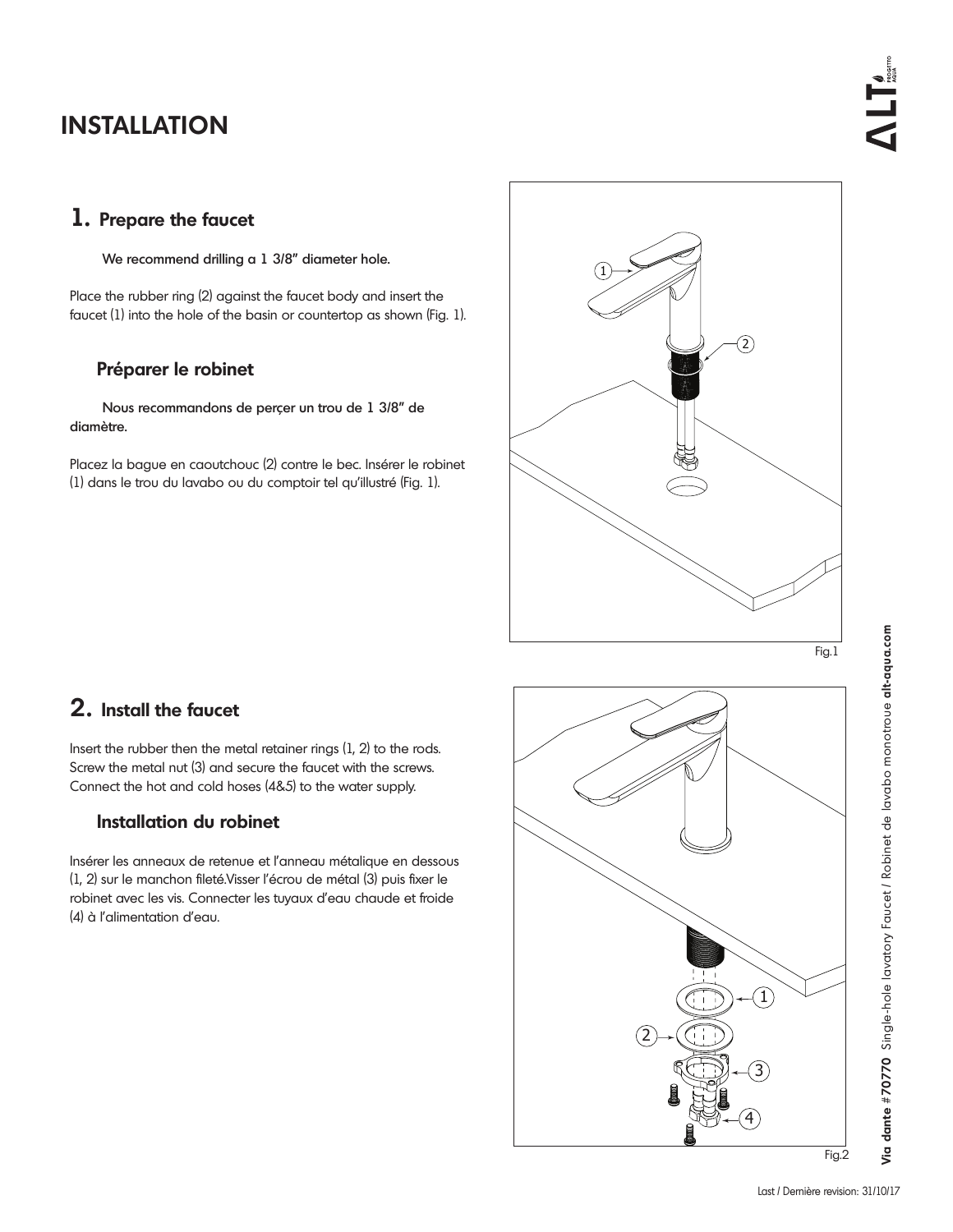## **3. Drain installation**

Unscrew the tube (2) and remove the hexagonal nut (3), the white nylon washer (4) and the black rubber washer (5).

Insert the body of the drain (1) into the sink hole.

Reinstall the washers and the hexagonal nut in the same order (5) (4) (3).

Tighten firmly without putting too much pressure on the sink. Screw the tube (2) back in.

### **Installer le drain**

Dévisser le tube (2) et enlever l'écrou hexagonal (3), la rondelle blanche (4) et la rondelle en caoutchouc noire (5).

Insérer la partie supérieure du drain (1) dans le trou du lavabo. Remettre les rondelles et l'écrou hexagonal dans le même ordre (5)

(4) (3).

Serrer l'écrou fermement sans trop appliquer de pression sur le lavabo.

Revisser le tube (2) en place.



### **Cartridge replacement**

Start by shutting off water supply lines and then turn on to drain the faucet. To replace the cartridge (5), remove the set screw (2), take out the handle (1), the metal cover (3). Unscrew the metal nut (4). Replace the cartridge (5) with the new one and reassemble by reversing steps.

### **Remplacement de cartouche**

Couper l'alimentation d'eau et ouvrir le robinet pour vider l'eau residuelle. Pour remplacer la cartouche (5), enlever la vis de réglage (2), et retirer la poignée (1), le couvercle métallique (3). Dévisser l'ecrou (4). Remplacer la cartouche (5) avec la nouvelle et remonter en inversant les étapes.



**Via dante #70770** Single-hole lavatory Faucet / Robinet de lavabo monotroue **alt-aqua.com**

Via dante #70770 Single-hole lavatory Faucet / Robinet de lavabo monotroue alt-aqua.com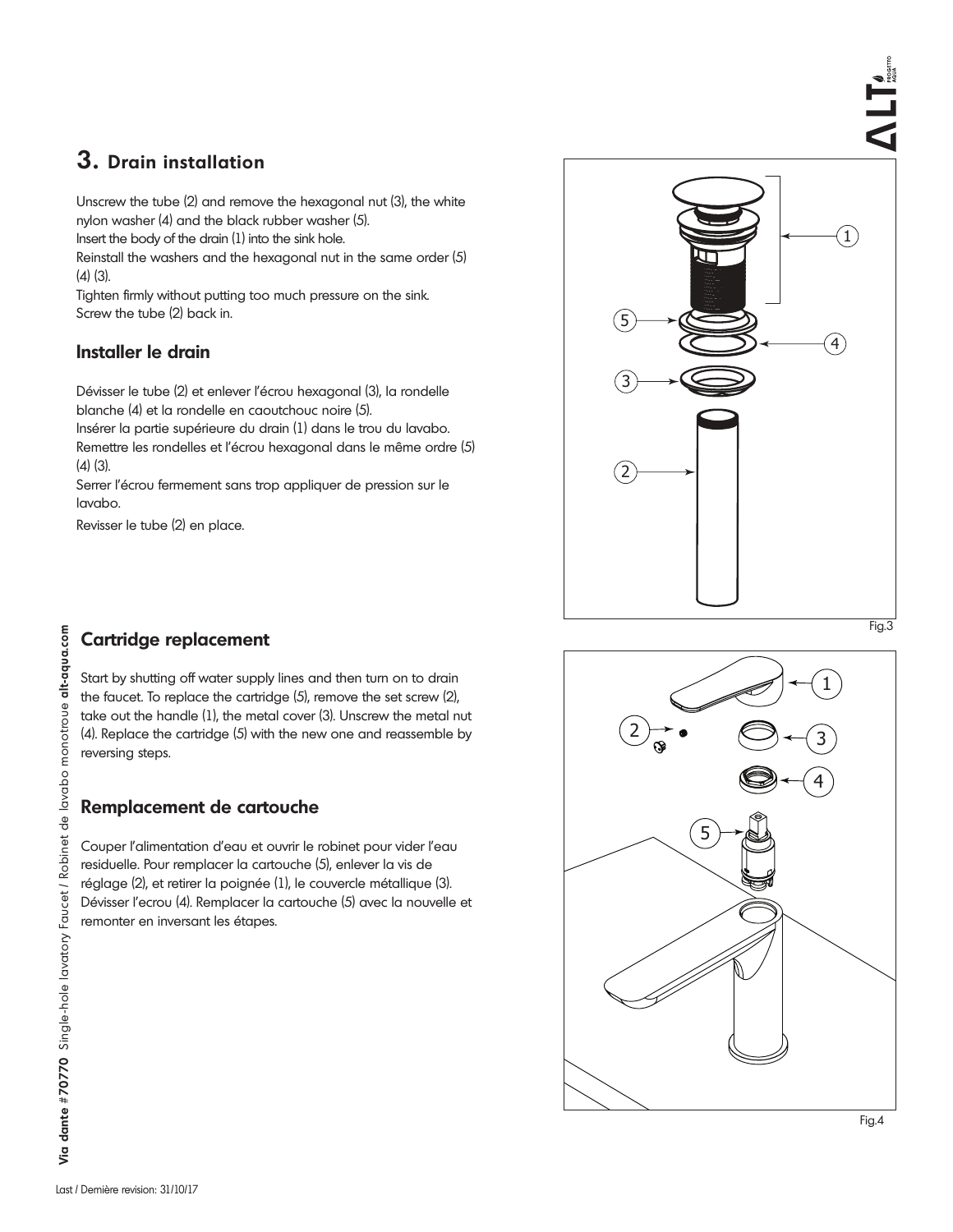# **MAINTENANCE ENTRETIEN**

### **Cleaning the aerator**

To clean the aerator (1), remove it from the spout. Then soak it in a vinagar and water solution to remove lime build-up. Once parts have been cleaned, reinsert the aerator (Fig. 5).

### **Nettoyage de l'aérateur**

Pour nettoyer l'aérateur (1), le retirer du robinet.

Ensuite, tremper l'aérateur dans un mélange de vinaigre et d'eau, pour retirer le calcaire qui pourrait s'y être accumulé. Une fois les pièces nettoyées, replacer l'aérateur. (Fig. 5)

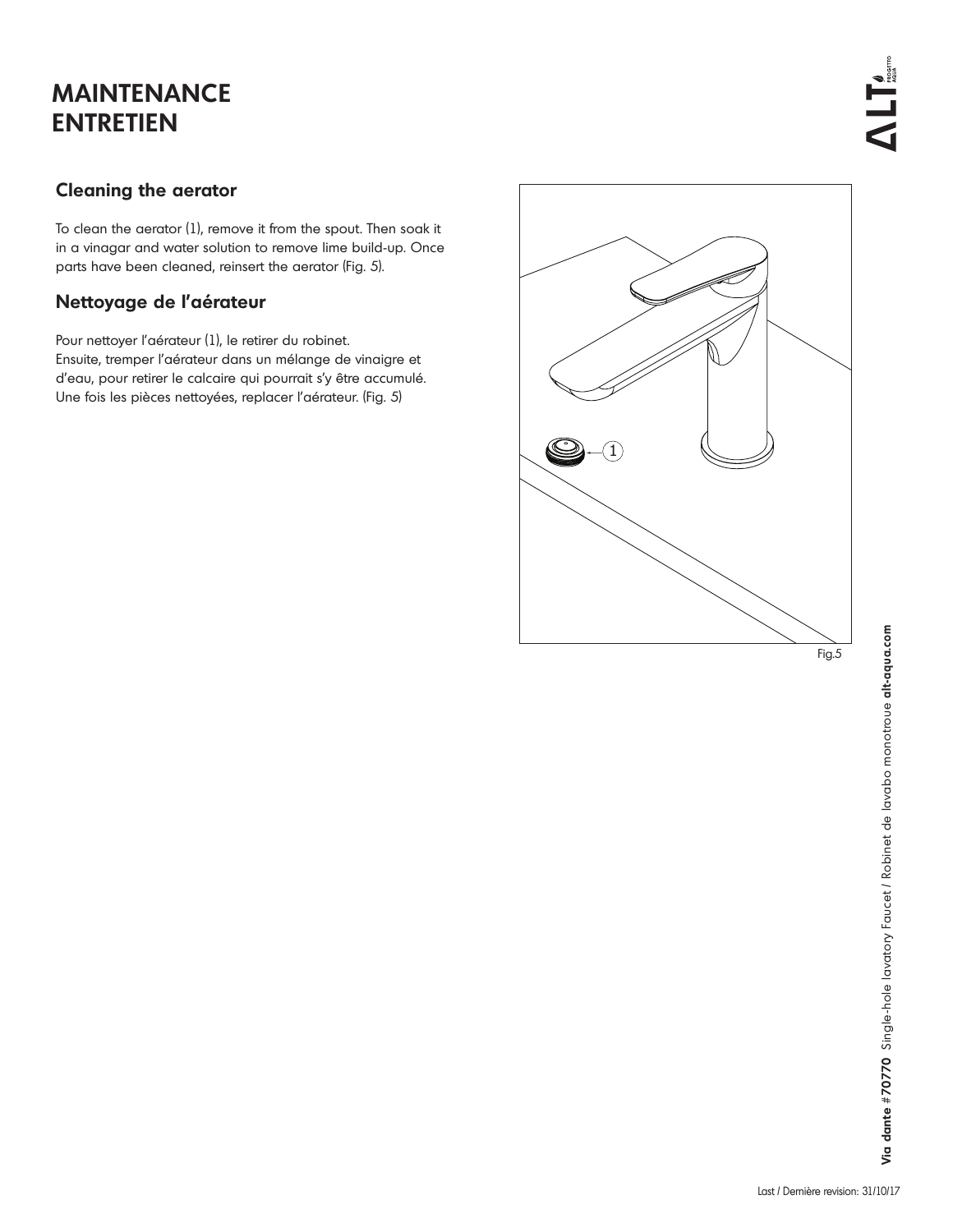To clean your **ALT** faucet or accessory, wash with a wet nonabrasive soapy cloth. Then wipe dry with a soft towel or cloth. We recommend this be done on a regular basis. **Do not use any abrasive, chemical or corrosive powder or any other strong cleaners including detergents, window cleaners and disinfectants on your ALT product** as they will destroy the finish and therefore **void the warranty.** Toothpaste remnants should also be rinsed off.

Pour nettoyer et conserver l'apparence de vos robinets ou accesoires **ALT**, lavez-les avec un linge mouillé à l'eau tiède et enduit d'un savon doux non-abrasif. Puis essuyer avec un linge doux et sec. Nous vous recommandons cet entretien sur une base régulière. **Ne jamais utiliser de produits abrasifs, chimiques, corrosifs, incluant de très forts détergents, en liquide ou en poudre, nettoyants pour vitres et désinfectants sur votre produit ALT**. Cela pourrait détériorer le fini et **annuler la garantie**. Les restants de dentifrice doivent aussi être rincés au besoin.